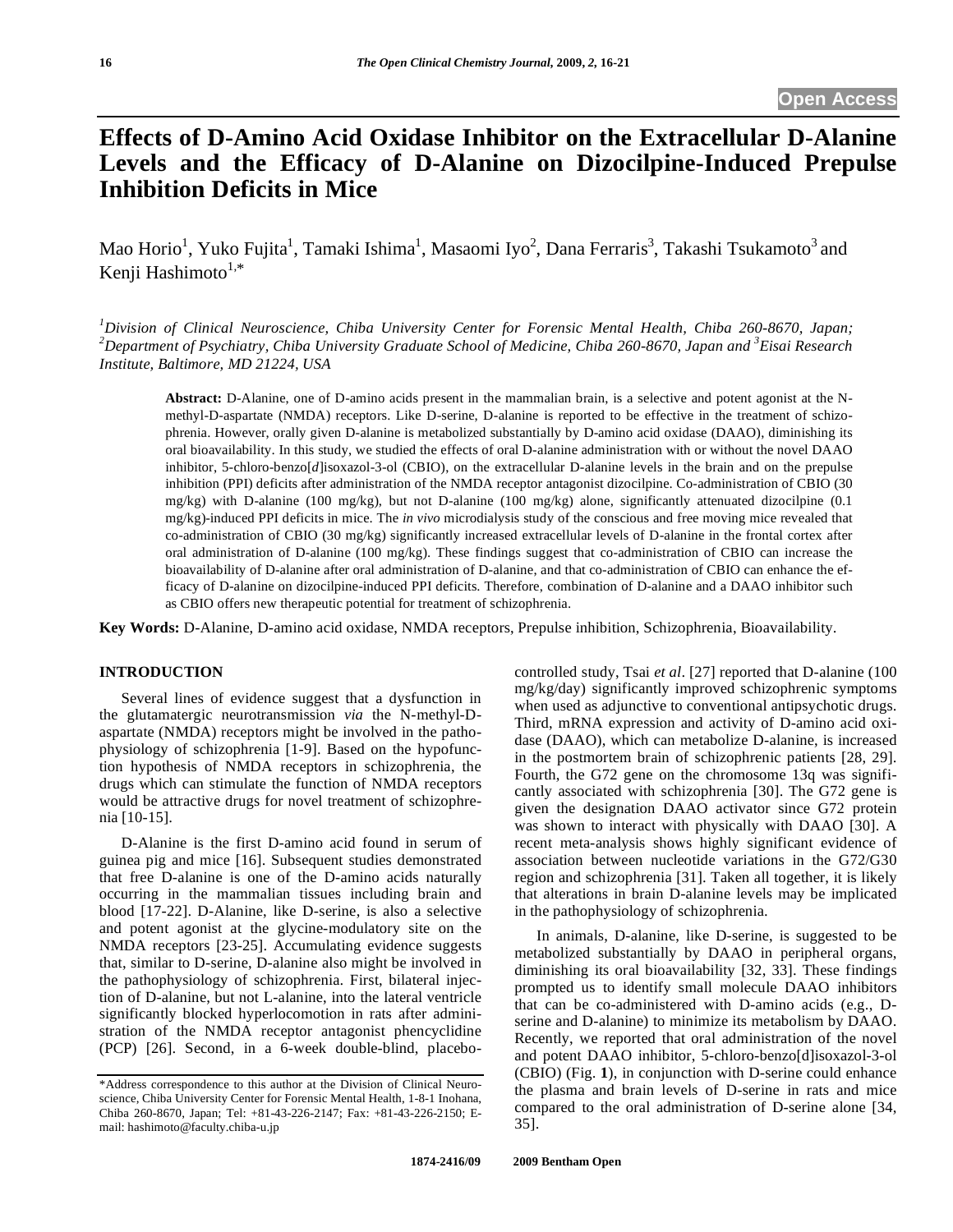

## **Fig. (1). Chemical structure of CBIO.**

The  $IC_{50}$  value of CBIO for DAAO was 188 nM [34].

 The prepulse inhibition (PPI) deficits have been widely used as an animal model of schizophrenia [36, 37]. In the present study, we examined the effects of oral D-alanine administration with or without CBIO on the PPI deficits in mice after administration of the NMDA receptor antagonist dizocilpine. Furthermore, using the *in vivo* microdialysis method, we measured the extracellular levels of D-alanine in the frontal cortex after oral administration of D-alanine with or without CBIO.

## **METHODS**

## **Animals**

 Male Slc:ddy mice (6 weeks old) weighing 25–30 g were purchased from SLC Japan (Hamamatsu, Shizuoka, Japan). The mice were housed in clear polycarbonate cages  $(22.5 \times 33.8 \times 14.0$  cm) and in groups of 5 or 6 mice under a controlled 12/12-h light–dark cycle (light from 7:00 AM to 7:00 PM), with room temperature at  $23 \pm 1$ °C and humidity at  $55 \pm 5\%$ . The mice were given free access to water and food pellets. The experimental procedure was approved by the Animal Care and Use Committee of Chiba University.

## **Drugs and Drug Administration**

 (+)-MK-801 hydrogen maleate (dizocilpine) (0.1 mg/kg as a hydrogen maleate salt, Sigma-Aldrich Corporation., St. Louis, MO, USA), dissolved in physiological saline, was injected subcutaneously (s.c.) in a volume of 10 ml/kg. The dose (0.1 mg/kg) of dizocilpine was selected because this dose caused PPI deficits in mice as reported previously [35, 38]. D-Alanine (100, 300 or 1000 mg/kg, Wako Pure Chemical Industries, Ltd., Tokyo, Japan), dissolved in 0.5% carbomethoxycellulose (CMC: Wako Pure Chemical Co., Tokyo, Japan), was administered orally in a volume of 10 ml/kg. CBIO (30 mg/kg) [34, 35] was suspended in 0.5% CMC, was administered orally in a volume of 10 ml/kg. The other chemicals used were purchased from commercial sources.

## **Measurement of Acoustic Startle Reactivity and Prepulse Inhibition of Startle**

 The mice were tested for their acoustic startle reactivity (ASR) in a startle chamber (SR-LAB, San Diego Instruments, CA, USA) using standard methods described by Swerdlow and Geyer [37]. After an initial 10-min acclimation period in the chamber, the test sessions began. They consisted of six trial types: (1) pulse alone, 40 ms broadband burst; pulse preceded 100 ms by a 20 ms prepulse that was (2) 4 dB, (3) 8 dB, (4) 12 dB, or (5) 16 dB over background (65 dB); and (6) background only (no stimulus). The amount of prepulse inhibition (PPI) is expressed as the percentage decrease in the amplitude of the startle reactivity caused by presentation of the prepulse (% PPI).

 D-Alanine (100, 300 or 1000 mg/kg) with or without CBIO (30 mg/kg) [34, 35], or vehicle (0.5% CMC) (10 ml/kg) were administered 60 min (including 10-min acclimation period) before the machine records, and dizocilpine (0.1 mg/kg) or saline (10 ml/kg) was administered s.c. 10 min (including 10-min acclimation period) before. The PPI test lasted 20 min in total.

## *In Vivo* **Microdialysis Study in Free-Moving Mice**

 Mice were anesthetized with sodium pentobarbital prior to the stereotaxic implantation of a probe into the left frontal cortex (+2.1 mm anteroposterior, +1.0 mm mediolateral from the bregma, and -1.2 mm dorsoventral with respect to dura). Probes were secured onto the skull using stainless-steel screws and dental acrylic. Twenty-four hours after surgery, *in vivo* microdialysis was performed on conscious and freemoving mice. Probes were perfused continuously with artificial CSF (147 mM NaCl, 4 mM KCl, and 2.3 mM CaCl<sub>2</sub>) at a rate of 2  $\mu$ l/min. D-Aalnine (100 mg/kg) with or without CBIO (30 mg/kg) was orally administered into mice. The dialysate was collected in 30-min fractions, and then stored at -80°C before use.

 Measurement of total, D- and L-alanine levels was carried out using a column-switching high performance liquid chromatography (HPLC) system (Shimadzu Corporation, Kyoto, Japan). To the 20 μl of dialysis sample, 20 μL of 0.1 M borate buffer (pH 8.0) and 60 μL of 50 mM 4-fluoro-7 nitro-2,1,3-benzoxadiazole (NBD-F; Tokyo Kasei Kogyo Co., Ltd., Tokyo, Japan) in  $CH<sub>3</sub>CN$  (HPLC grade) were added. The reaction mixture was then heated at 60°C for 1 min, and immediately supplemented with 100  $\mu$ L of H<sub>2</sub>O/  $CH<sub>3</sub>CN$  (90/10) containing 0.1 % trifluoroacetic acid to stop the reaction.

 A 20 μL aliquot of the resultant solution was injected into the HPLC system. A reversed-phase ODS column [TSKgel ODS-80Ts (Tosoh Corporation, Tokyo, Japan) as Column 1] was used for the separation and quantification of total (D- and L-) alanine, and the gradient elution of the mobile phase was maintained at a constant flow rate of 0.8 mL/min. Mobile phase 1a consisted of  $H_2O/CH_3CN$  (90/10) containing  $0.1\%$  TFA, and phases 1b and 1c, of  $H_2O/CH_3CN$ (10/90) containing 0.1% TFA and CH3CN, respectively. The time program for gradient elution was as follows: 0 - 40 min  $1a : 1b : 1c = 80 : 20 : 0, 40 - 55$  min  $1a : 1b : 1c = 0 : 100$ : 0, and 55 - 57 min, 1a : 1b :  $1c = 0$  : 0 : 100. The chiral column (Column 2) used for the separation and quantification of D- and L-alanine with NBD-F comprised two Sumichiral OA-2500 columns (S) (Sumika Chemical Analysis Service Ltd., Osaka, Japan), which were connected in tandem. The mobile phase was 15 mM citric acid in MeOH. The flow rate was isocratically pumped at 0.8 mL/min. The column temperature of all columns was maintained at 35°C. Fluorescence detection was performed at 530 nm with an excitation wavelength at 470 nm.

## **Statistical Analysis**

The data are presented as the mean  $\pm$  standard error of the mean (S.E.M.). PPI was calculated as the percent inhibi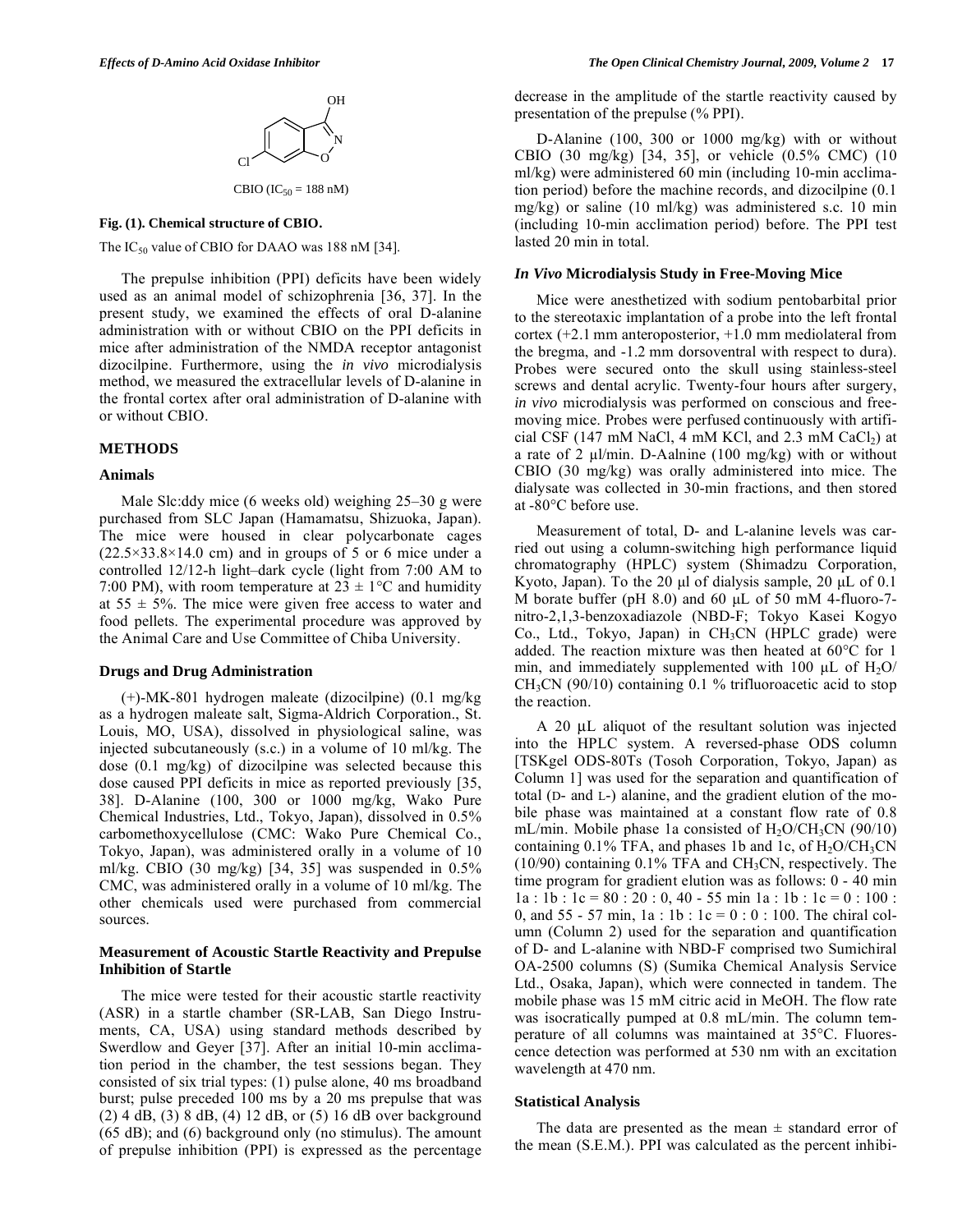tion of the startle amplitude evoked by the pulse alone: %  $PPI = 100 \times (magnitude on pulse alone trial–magnitude on)$ prepulse + pulse trial/magnitude on pulse alone trial). The PPI data were analyzed by multivariate analysis of variance (MANOVA). When appropriate, group means at individual dB levels were compared by one-way ANOVA, followed by Bonferroni/Dunn test. The results of the *in vivo* microdialysis were analyzed by two-way analysis of variance (ANOVA) for repeated measures, with treatment as the between-subjects factor, and time as the within-subjects factor. When appropriate, group means at individual time points were compared by unpaired Student t-test. Significance for the results was set at  $p < 0.05$ .

#### **RESULTS**

## **Effects of D-Alanine with or without CBIO on PPI Deficits after a Single Administration of Dizocilpine**

 Fig. (**2**) shows the effects of D-alanine (100, 300 or 1000 mg/kg) with or without CBIO (30 mg/kg) on dizocilpine (0.1 mg/kg)-induced PPI deficits in mice. The MANOVA analysis of all PPI data revealed that there was a significant effect [Wilks lambda = 0.384, P<0.001]. Subsequent ANOVA analysis revealed the significant differences at all dB groups (69, 73, 77, and 81 dB). A *posteriori* analysis indicated a significant (P<0.001) difference between vehicle + vehicle group and vehicle + dizocilpine (0.1 mg/kg) group (Fig. **2**). Higher doses (300 or 1000 mg/kg) of D-alanine alone significantly attenuated PPI deficits induced by dizocilpine (0.1 mg/kg) (Fig. **2**). However, the low dose (100 mg/kg) of D-

alanine alone did not alter PPI deficits induced by dizocilpine. Interestingly, co-administration of CBIO (30 mg/kg) with D-alanine (100 mg/kg) significantly attenuated dizocilpine-induced PPI deficits at 73 dB (P=0.006), and 77 dB (P=0.009), and 81 dB (P<0.001) (Fig. **2**). In contrast, CBIO (30 mg/kg) alone did not alter PPI in control mice (Fig. **2**). Treatment with CBIO (30 mg/kg) alone was no effect on dizocilpine-induced PPI deficits in mice, as reported previously [35].

## **Effects of CBIO on Extracellular Levels of D-Alanine in the Frontal Cortex after a Single Oral Administration of D-Alanine**

 In order to explore the effects of CBIO on the extracellular levels of D-alanine in the brain, we used an *in vivo* microdialysis technique to examine in extracellular D-alanine levels in the frontal cortex of conscious mice. Two-way repeated ANOVA analysis revealed significant differences among the two groups [F  $(1,8) = 14.39$ , p=0.005]. Coadministration of D-alanine (100 mg/kg) and CBIO (30 mg/kg) significantly increased the extracellular D-alanine levels in the mouse frontal cortex as compared with Dalanine (100 mg/kg) alone treated group (Fig. **3**).

## **DISCUSSION**

 The present findings suggest that administration of DAAO inhibitor CBIO could potentiate the bioavailability of D-alanine in mice after oral administration. In this study, we found that co-administration of CBIO (30 mg/kg) potentiated



**Fig. (2). The effect of D-alanine with or without CBIO on dizocilpine-induced PPI deficits in mice.** 

Sixty minutes after oral administration of vehicle (10 ml/kg), D-alanine (100, 300 or 1000 mg/kg.), D-alanine (100 mg/kg) plus CBIO (30 mg/kg) or CBIO (30 mg/kg) alone, dizocilpine (0.1 mg/kg) or vehicle (10 ml/kg) was administered s.c. to the mice. Each value is the mean  $\pm$ S.E.M. (n=15 or 16 per group). \*P<0.05, \*\*P<0.01, \*\*\*P<0.001 as compared with vehicle + dizocilpine treated group.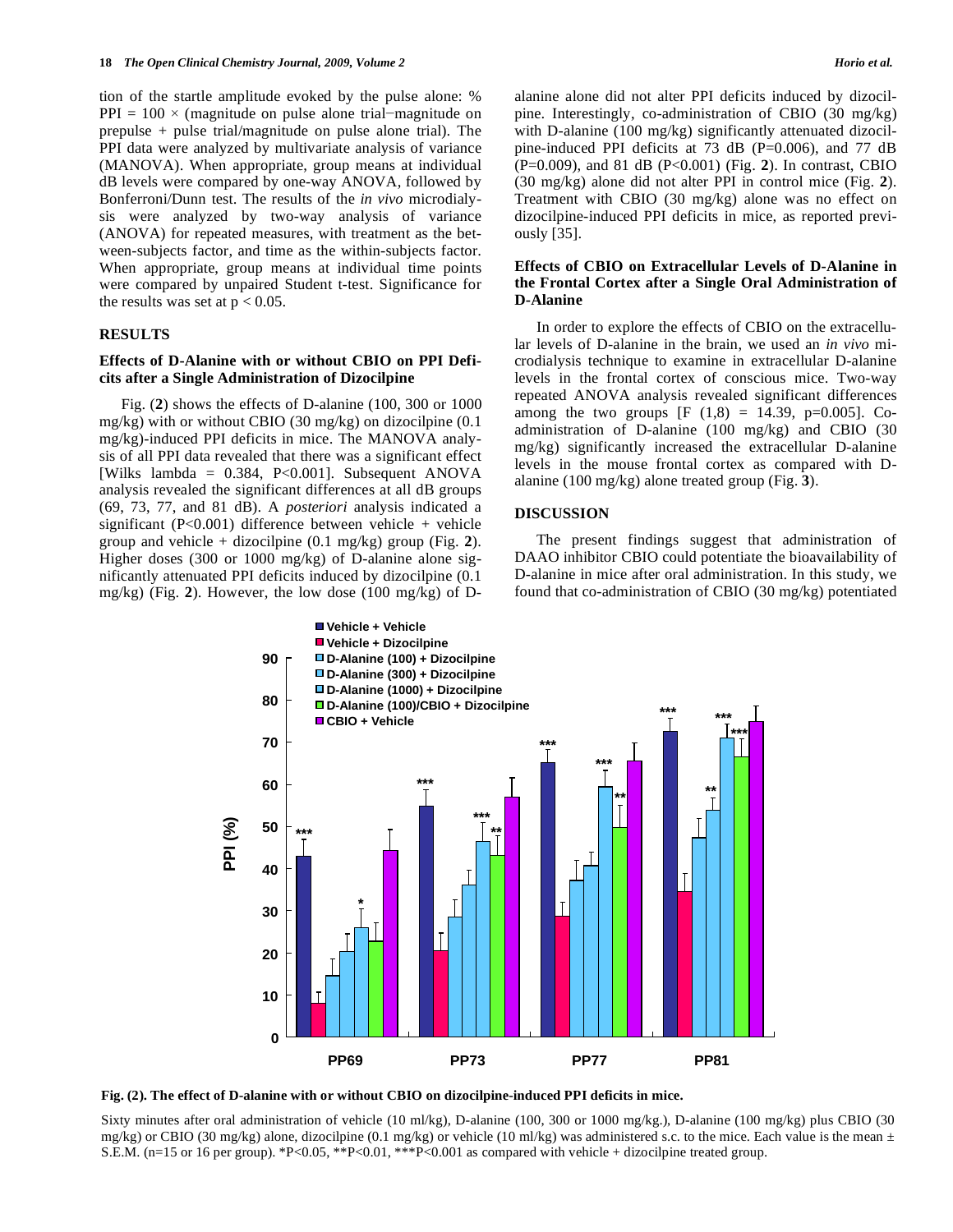

**Time after oral administration (min)**

#### **Fig. (3). The effects of CBIO on extracellular D-alanine levels in the frontal cortex after oral administration of D-alanine.**

Extracellular levels of D-alanine in the frontal cortex after oral administration of D-alanine (100 mg/kg) with or without CBIO (30 mg/kg) were measured by *in vivo* microdialysis in conscious and free-moving mice. \*P<0.05, \*\*P<0.01, \*\*\*P<0.001 compared with the D-alanine (100 mg/kg)-treated group. Each value is the mean  $\pm$  S.E.M. (n=6 per group).

the efficacy of D-alanine (100 mg/kg) on dizocilpineinduced PPI deficits although D-alanine (100 mg/kg) alone was no effective in this model.

 The *in vivo* microdialysis study in conscious and freemoving mice revealed that the extracellular levels of Dalanine in the frontal cortex after a single oral administration of D-alanine with CBIO were significantly higher than those of D-alanine alone group, indicating the increased oral bioavailability by the DAAO inhibitor CBIO. Thus, it is likely that enhancement of D-alanine by CBIO on dizocilpine-induced PPI deficits may be due to increased D-alanine levels in the brain. Furthermore, we reported that treatment with CBIO (30 mg/kg) alone was no effect on the extracellular D-serine levels in the rat brain because the permeability of CBIO into brain is not good [34]. Therefore, a combination therapy of D-alanine and a DAAO inhibitor (e.g., CBIO) could reduce the dose of D-alanine in human since the dose (100 mg/kg for human) of D-alanine for treatment of schizophrenic patients is high [27].

 Dr. Adage's group reported a slight increase in D-serine levels in rat brain following intravenous administration of a pyrazole-3-carboxylate based DAAO inhibitor (AS057278) alone [39], indicating that this effect may be due to its ability to penetrate the blood-brain barrier. Furthermore, Smith *et al*. [40] have developed the novel DAAO inhibitor 4*H*thieno[3,2-b]pyrrole-5-carboxylic acid  $(IC_{50}=145 \text{ nM}$  for human,  $IC_{50}=114$  nM for rat). This compound failed to significantly influence amphetamine-induced psychomotor activity, nucleus accumbens dopamine release, or (+)-MK-801 (dizocilpine)-induced deficit in novel object recognition in rats, suggesting that acute inhibition of DAAO by this compound appears not to be sufficient to increase D-serine to concentrations required to produce antipsychotic and cognitive enhancing effects similar to those observed after administration of high doses of D-serine [40]. In contrast, there is no correlation between the distribution of DAAO and NMDA receptors in the brain [41, 42]. Therefore, even a brain-penetrable DAAO inhibitor may not be able to significantly enhance NMDA receptor-mediated neurotransmission by itself [34, 35].

#### **CONCLUSION**

 In this study, we found that administration of DAAO inhibitor CBIO could enhance the oral bioavailability of Dalanine in mice, and that co-administration of D-alanine with CBIO significantly increased the extracellular D-alanine levels in the mouse frontal cortex as compared with Dalanine alone group. In conclusion, co-administration of Dalanine and a DAAO inhibitor would be a new approach for the treatment of schizophrenia.

#### **ACKNOWLEDGEMENTS**

 This study was supported in part by grantsfrom the Japan Society for the Promotion of Science (to K.H.). The authors have no financial interests or conflicts of interest to declare.

### **ABBREVIATIONS**

| <b>ANOVA</b> |         | $=$ Analysis of variance                  |
|--------------|---------|-------------------------------------------|
| <b>CBIO</b>  | $=$     | 5-Chloro-benzo[d]isoxazol-3-ol            |
| CMC          | $=$     | Carbomethoxycellulose                     |
| CSF.         | $=$     | Cerebrospinal fluid                       |
| DAAO         | $=$ $-$ | D-amino acid oxidase                      |
| <b>HPLC</b>  | $=$     | High performance liquid chromatography    |
| MANOVA       | $=$     | Multivariate analysis of variance         |
| NBD-F        |         | $=$ 4-Fluoro-7-nitro-2,1,3-benzoxadiazole |
| NMDA         | $=$     | N-Methyl-D-aspartate                      |
| <b>PCP</b>   | $=$     | Phencyclidine                             |
| <b>PPI</b>   | $=$     | Prepulse inhibition                       |
| SEM          | $=$     | Standard error of the mean                |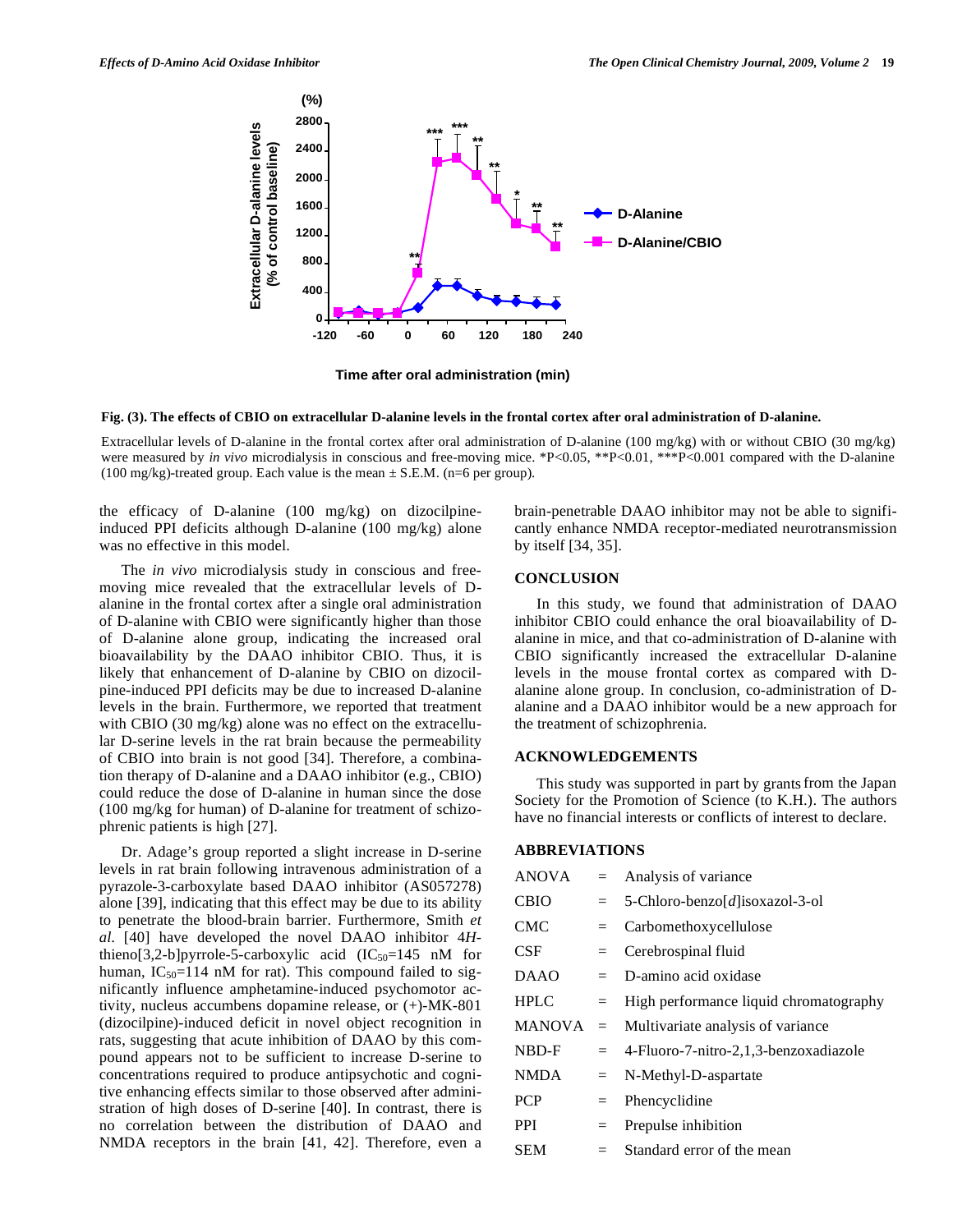#### **REFERENCES**

- [1] Javitt, D.C.; Zukin, S.R. Recent advances in the phencyclidine model of schizophrenia. *Am. J. Psychiatry*, **1991**, *148*, 1301-1308.
- [2] Olney, J.W.; Farber, N.B. Glutamate receptor dysfunction and schizophrenia. *Arch. Gen. Psychiatry*, **1995**, *52*, 998-1007.
- [3] Coyle, J.T. The glutamatergic dysfunction hypothesis for schizophrenia. *Harv. Rev. Psychiatry*, **1996**, *3*, 241-253.
- [4] Krystal, J.H.; D'Souza, D.C.; Petrakis, I.L.; Belger, A.; Berman, R.M.; Charney, D.S.; Abi-Saab, W.; Madonick, S. NMDA agonists and antagonists as probes of glutamatergic dysfunction and pharmacotherapies in neuropsychiatric disorders. *Harv. Rev. Psychiatry*, **1999**, *7*, 125-143.
- [5] Goff, D.C.; Coyle, J.T. The emerging role of glutamate in the pathophysiology and treatment of schizophrenia. *Am. J. Psychiatry*, **2001**, *158*, 1367-1377.
- [6] Tsai, G.; Coyle, J.T. Glutamatergic mechanisms in schizophrenia. *Annu. Rev. Pharmacol. Toxicol.*, **2002**, *42*, 165-179.
- [7] Hashimoto, K.; Fukushima, T.; Shimizu, E.; Komatsu, N.; Watanabe, H.; Shinoda, N.; Nakazato, M.; Kumakiri, C.; Okada, S.; Hasegawa, H.; Imai, K.; Iyo, M. Decreased serum levels of D-serine in patients with schizophrenia: evidence in support of the Nmethyl-D-aspartate receptor hypofunction hypothesis of schizophrenia. *Arch. Gen. Psychiatry*, **2003**, *60*, 572-576.
- [8] Hashimoto, K.; Okamura, N.; Shimizu, E.; Iyo, M. Glutamate hypothesis of schizophrenia and approach for possible therapeutic drugs. *Curr. Med. Chem. - CNS Agents*, **2004**, *4*, 147-154.
- [9] Hashimoto, K.; Shimizu, E.; Iyo, M. Dysfunction of glia-neuron communication in pathophysiology of schizophrenia. *Curr. Psychiatry Rev.*, **2005**, *1*, 151-163.
- [10] Coyle, J.T.; Tsai, G. The NMDA receptor glycine modulatory site: a therapeutic target for improving cognition and reducing negative symptoms in schizophrenia. *Psychopharmacology (Berl)*, **2004**, *174*, 32-38.
- [11] Millan, M.J. N-Methyl-D-aspartate receptors as a target for improved antipsychotic agents: novel insights and clinical perspectives. *Psychopharmacology (Berl)*, **2005**, *179*, 30-53.
- [12] Hashimoto, K. The NMDA receptor hypofunction hypothesis for schizophrenia and glycine modulatory sites on the NMDA receptors as potential therapeutic drugs. *Clin. Psychopharmacol. Neurosci.*, **2006**, *4*, 3-10.
- [13] Hashimoto, K. Glycine transporter-1 inhibitors as novel therapeutic drugs for schizophrenia. *CNS Agents Med. Chem.*, **2007**, *7*, 177- 182.
- [14] Stahl, S.M. Novel therapeutics for schizophrenia: targeting glycine modulation of NMDA glutamate receptors. *CNS Spectr.*, **2007**, *12*, 423-427.
- [15] Javitt, D.C.; Spencer, K.M.; Thaker, G.K.; Winterer, G.; Hajós, M. Neurophysiological biomarkers for drug development in schizophrenia. *Nat. Rev. Drug Discov.*, **2008**, *7*, 68-83.
- [16] Hoeprich, P.D. Ananine: cycloserine antagonism. VI. Demonstration of D-alanine in the serum of guinea pig and mice. *J. Biol. Chem.*, **1965**, *240*, 1654-1660.
- [17] Konno, R.; Nagata, Y.; Niwa, A.; Yasumura, Y. Spontaneous excretion of D-alanine in urine in mutant mice lacking D-amino-acid oxidase. *Biochem. J.*, **1989**, *261*, 285-287.
- [18] Nagata, Y.; Masui, R.; Akino, T. The presence of free D-serine, Dalanine and D-proline in human plasma. *Experientia*, **1992**, *48*, 986-988.
- [19] Nagata, Y.; Konno, R.; Niwa, A. Amino acid levels of D-alanineadministered mutant mice lacking D-amino acid oxidase. *Metabolism*, **1994**, *43*, 1153-1157.
- [20] Brückner, H.; Hausch, M. Gas chromatographic characterization of free D-amino acids in the blood serum of patients with renal disorders and of healthy volunteers. *J. Chromatogr.*, **1993**, *614*, 7-17.
- [21] Hamase, K.; Homma, H.; Takigawa, Y.; Fukushima, T.; Santa, T.; Imai, K. Regional distribution and postnatal changes of D-amino acids in rat brain. *Biochim. Biophys. Acta*, **1997**, *1334*, 214-222.
- [22] Morikawa, A.; Hamase, K.; Zaitsu, K. Determination of D-alanine in the rat central nervous system and periphery using columnswitching high-performance liquid chromatography. *Anal. Biochem.*, **2003**, *312*, 66-72.
- [23] Reynolds, I.J.; Murphy, S.N.; Miller, R.J. <sup>3</sup>H-labeled MK-801 binding to the excitatory amino acid receptor complex from rat brain is enhanced by glycine. *Proc. Natl. Acad. Sci. USA*, **1987**, *84*, 7744-7748.
- [24] Kleckner, N.W.; Dingledine, R. Requirement for glycine in activation of NMDA-receptors expressed in Xenopus oocytes. *Science*, **1988**, *241*, 835-837.
- [25] McBrain, C.J.; Kleckner, N.W.; Wyrick, S.; Dingledine, R. Structural requirements for activation of the glycine coagonist site of Nmethyl-D-aspartate receptors expressed in Xenopus oocytes. *Mol. Pharmacol.*, **1989**, *36*, 556-565.
- [26] Tanii,Y.; Nishikawa, T.; Hashimoto, A.; Takahashi, K. Stereoselective inhibition by D- and L-alanine of phencyclidine-induced locomotor stimulation in the rat. *Brain Res.*, **1991**, *563*, 281-284.
- [27] Tsai, G.E.; Yang, P.; Chang, Y.C.; Chong, M.Y. D-Alanine added to antipsychotics for the treatment of schizophrenia. *Biol. Psychiatry*, **2005**, *59*, 230-234.
- [28] Verrall, L.; Walker, A.; Rawlings, N.; Benzel, I.; Kew, J.N.C.; Harrison, P.J.; Burnet, P.W. D-Amino acid oxidase and serine racemase in human brain: normal distribution and altered expression in schizophrenia. *Eur. J. Neurosci.*, **2007**, *26*, 1657-1669.
- [29] Madeira, C.; Freitas, M.E.; Vargas-Lopes, C.; Wolosker, H.; Panizzutti, R. Increased brain D-amino acid oxidase (DAAO) activity in schizophrenia. *Schizophr. Res.*, **2008**, *101*, 76-83.
- [30] Chumakov, I.; Blumenfeld, M.; Guerassimenko, O.; Cavarec, L.; Palicio, M.; Abderrahim, H.; Bougueleret, L.; Barry, C.; Tanaka, H.; La Rosa, P.; Puech, A.; Tahri, N.; Cohen-Akenine, A.; Delabrosse, S.; Lissarrague, S.; Picard, F.P.; Maurice, K.; Essioux, L.; Millasseau, P.; Grel, P.; Debailleul, V.; Simon, A.M.; Caterina, D.; Dufaure, I.; Malekzadeh, K.; Belova, M.; Luan, J.J.; Bouillot, M.; Sambucy, J.L.; Primas, G.; Saumier, M.; Boubkiri, N.; Martin-Saumier, S.; Nasroune, M.; Peixoto, H.; Delaye, A.; Pinchot, V.; Bastucci, M.; Guillou, S.; Chevillon, M.; Sainz-Fuertes, R.; Meguenni, S.; Aurich-Costa, J.; Cherif, D.; Gimalac, A.; Van Duijn, C.; Gauvreau, D.; Ouellette, G.; Fortier, I.; Raelson, J.; Sherbatich, T.; Riazanskaia, N.; Rogaev, E.; Raeymaekers, P.; Aerssens, J.; Konings, F.; Luyten, W.; Macciardi, F.; Sham, P.C.; Straub, R.E.; Weinberger, D.R.; Cohen, N.; Cohen, D. Genetic and physiological data implicating the new human gene G72 and the gene for Damino acid oxidase in schizophrenia. *Proc. Natl. Acad. Sci. USA*, **2002**, *99*, 13675-13680.
- [31] Detetra-Wadleigh, S.D.; McMahon, F.J. G72/G30 in schizophrenia and bipolar disorder: review and meta-analysis. *Biol. Psychiatry*, **2006**, *60*, 106-114.
- [32] Lyle, L.R.; Jutila, J.W. D-amino acid oxidase induction in the kidneys of germ-free mice. *J. Bacteriol.*, **1968**, *96*, 606-608.
- [33] Morikawa, A.; Hamase, K.; Inoue, T.; Konno, R.; Niwa, A.; Zaitsu, K. Determination of free D-aspartic acid, D-serine and D-alanine in the brain of mutant mice lacking D-amino acid oxidase activity. *J. Chromatogr. B. Biomed. Sci.*, **2001**, *757*, 119-125.
- [34] Ferraris, S.; Duvall, B.; Ko, Y.S.; Thomas, A.G.; Rojas, C.; Hashimoto, K.; Tsukamoto, T. Synthesis and biological evaluation of Damino acid oxidase inhibitors. *J. Med. Chem.*, **2008**, *51*, 3357- 3359.
- [35] Hashimoto, K.; Fujita, Y.; Horio, M.; Kunitachi, S.; Iyo, M.; Ferraris, D.; Tsukamoto, T. Co-administration of a D-amino acid oxidase inhibitor potentiates the efficacy of D-serine in attenuating prepulse inhibition deficits after administration of dizocilpine. *Biol. Psychiatry*, **2009**, in press.
- [36] Swerdlow, N.R.; Braff, D.L.; Taaid, N.; Geyer, M.A. Assessing the validity of an animal model of deficient sensorimotor gating in schizophrenic patients. *Arch. Gen. Psychiatry*, **1994**, *51*, 139-154.
- [37] Swerdlow, N.R.; Geyer, M.A. Using an animal model of deficient sensorimotor gating to study the pathophysiology and new treatments of schizophrenia. *Schizophr. Bull.*, **1998**, *24*, 285-301.
- [38] Zhang, L.; Shirayama, Y.; Iyo, M.; Hashimoto, K. Minocycline attenuates hyperlocomotion and prepulse inhibition deficits in mice after administration of the NMDA receptor antagonist dizocilpine. *Neuropsychopharmacology*, **2007**, *32*, 2004-2010.
- [39] Adage, T.; Trillat, A.C.; Quattropani, A.; Perrin, D.; Cavarec, L.; Shaw, J.; Guerassimenko, O.; Giachetti, C.; Gréco, B.; Chumakov, I.; Halazy, S.; Roach, A.; Zaratin, P. *In vitro* and *in vivo* pharmacological profile of AS057278, a selective d-amino acid oxidase inhibitor with potential anti-psychotic properties. *Eur. Neuropsychopharmacol.*, **2008**, *18*, 200-214.
- [40] Smith, S.M.; Uslaner, J.M.; Yao, L.; Mullins, C.M.; Surles, N.O.; Huszar, S.L.; McNaughton, C.H.; Pascarella, D.M.; Kandebo, M.; Hinchliffe, R.M.; Sparey, T.; Brandon, N.J.; Jones, B.; Venkatraman, S.; Young, M.B.; Sachs, N.; Jacobson, M.A.; Hutson, P.H. The behavioral and neurochemical effects of a novel D-amino acid